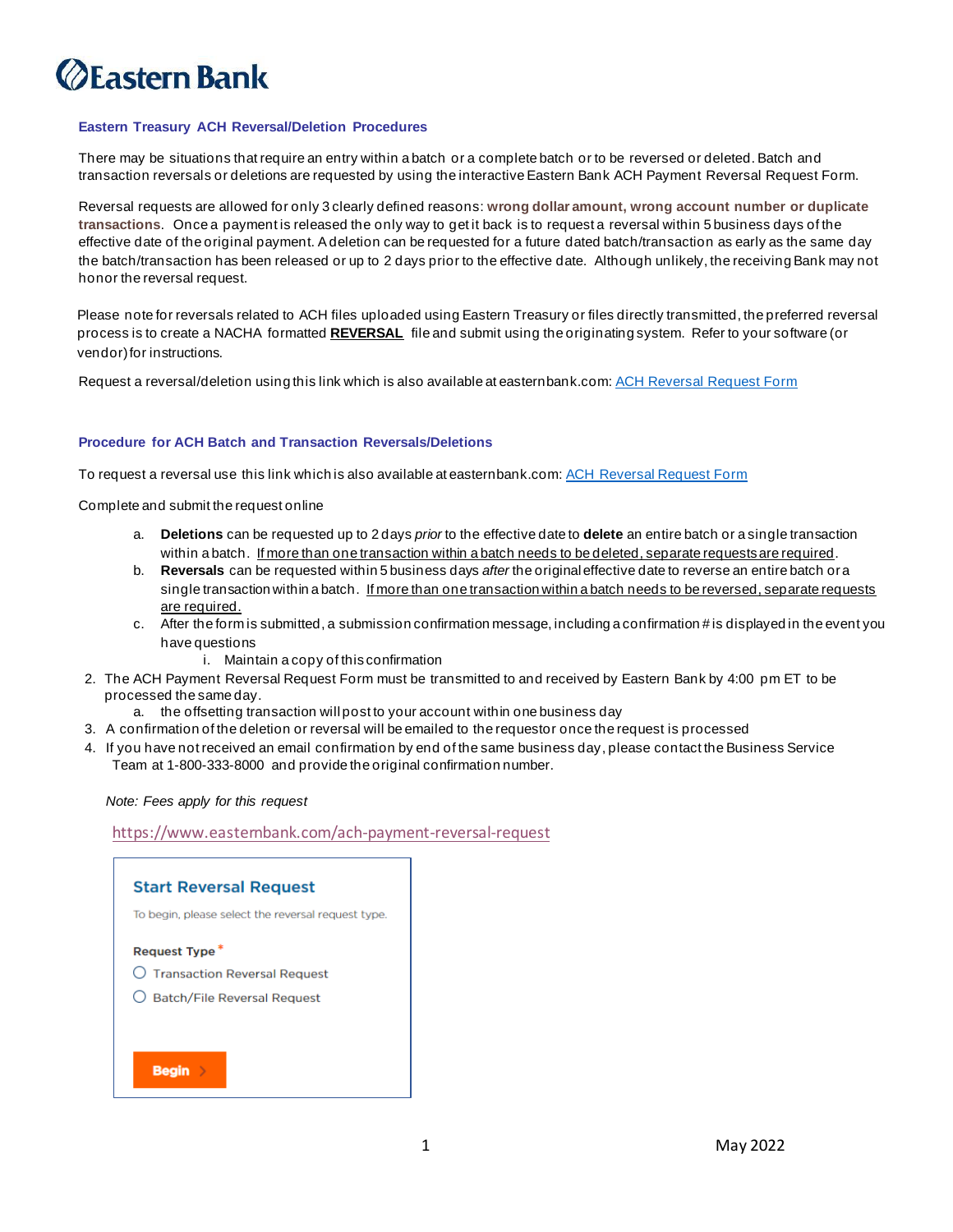## *<u>@Eastern Bank</u>*

| <b>Customer Information*</b>                    |
|-------------------------------------------------|
| Company Name*                                   |
|                                                 |
| <b>Requester Name*</b>                          |
|                                                 |
| Online Banking ID*                              |
|                                                 |
| <b>Requester Email*</b>                         |
|                                                 |
|                                                 |
|                                                 |
| <b>ACH Payment Reversal Request Information</b> |

Request Type<sup>\*</sup>

 $\bullet$  Transaction Reversal Request  $\circlearrowright$  Batch/File Reversal Request

### **Transaction Reversal Request**

| ACH CO ID <sup>*</sup>                                                                                                 |   |
|------------------------------------------------------------------------------------------------------------------------|---|
| Enter ten digit alpha numerical ID                                                                                     |   |
|                                                                                                                        |   |
|                                                                                                                        |   |
| 10 character(s) remaining                                                                                              |   |
| <b>ACH CO Name*</b>                                                                                                    |   |
| Enter up to sixteen characters.                                                                                        |   |
|                                                                                                                        |   |
|                                                                                                                        |   |
| 16 character(s) remaining                                                                                              |   |
| <b>Destination Bank ABA*</b>                                                                                           |   |
| Enter nine digit Destination Bank ABA number.                                                                          |   |
|                                                                                                                        |   |
|                                                                                                                        |   |
| 9 character(s) remaining                                                                                               |   |
| <b>Destination Account #*</b>                                                                                          |   |
| Enter up to seventeen digits.                                                                                          |   |
|                                                                                                                        |   |
|                                                                                                                        |   |
| 17 character(s) remaining                                                                                              |   |
| Payee Name*                                                                                                            |   |
| Enter up to seventeen characters.                                                                                      |   |
|                                                                                                                        |   |
| 22 character(s) remaining                                                                                              |   |
|                                                                                                                        |   |
| <b>Transaction Amount<sup>*</sup> \$</b>                                                                               |   |
| Please enter an amount between ".01" and "9999999999.99". Only numbers with no<br>commas. Two decimal points required. |   |
|                                                                                                                        |   |
|                                                                                                                        |   |
|                                                                                                                        |   |
| <b>Effective Date*</b><br>e.g. YYYY-MM-DD                                                                              |   |
|                                                                                                                        |   |
| mm/dd/2022                                                                                                             | ۰ |
|                                                                                                                        |   |
| <b>Creation Date<sup>*</sup></b>                                                                                       |   |
| mm/dd/yyyy                                                                                                             | ۰ |
| e.g. YYYY-MM-DD                                                                                                        |   |
|                                                                                                                        |   |
|                                                                                                                        |   |
| <b>Reason for Reversal</b>                                                                                             |   |
|                                                                                                                        |   |
|                                                                                                                        |   |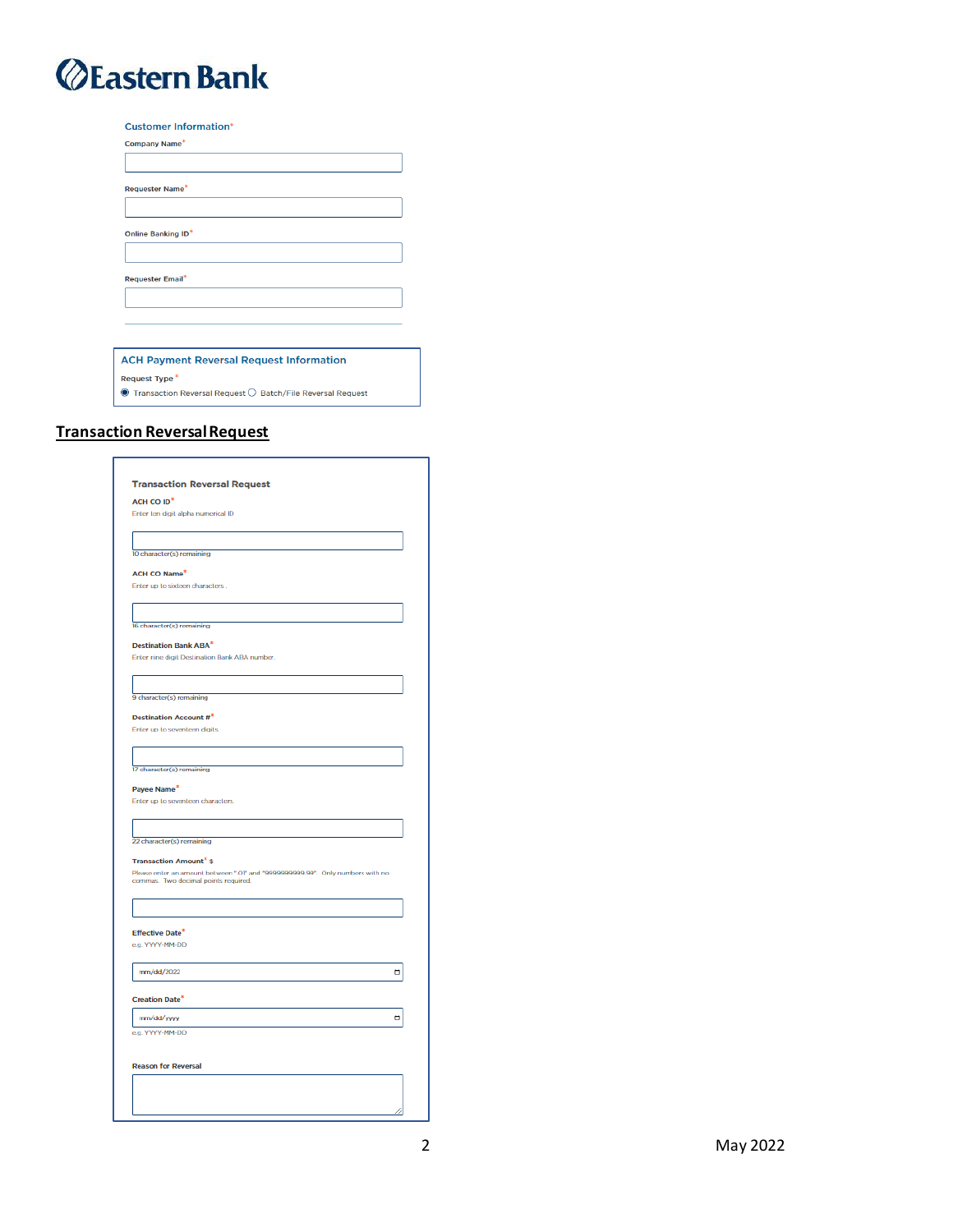## *<u>@Eastern Bank</u>*

### **Batch Reversal Request**

| <b>Batch/File Reversal Request</b>                                                                                  |   |
|---------------------------------------------------------------------------------------------------------------------|---|
| ACH CO ID <sup>*</sup>                                                                                              |   |
| Enter ten digit alpha numerical ID                                                                                  |   |
|                                                                                                                     |   |
| 10 character(s) remaining                                                                                           |   |
|                                                                                                                     |   |
| <b>ACH CO Name*</b>                                                                                                 |   |
| Enter up to sixteen characters.                                                                                     |   |
|                                                                                                                     |   |
|                                                                                                                     |   |
| 16 character(s) remaining                                                                                           |   |
| <b>Batch Name*</b>                                                                                                  |   |
| Enter up to ten characters.                                                                                         |   |
|                                                                                                                     |   |
|                                                                                                                     |   |
| 10 character(s) remaining                                                                                           |   |
| <b>Total Debits (Item Ct)*</b>                                                                                      |   |
| Enter up to six digits.                                                                                             |   |
|                                                                                                                     |   |
|                                                                                                                     |   |
| 6 character(s) remaining                                                                                            |   |
| <b>Total Credits (Item Ct)*</b>                                                                                     |   |
| Enter up to six digits.                                                                                             |   |
|                                                                                                                     |   |
|                                                                                                                     |   |
| 6 character(s) remaining                                                                                            |   |
| <b>Effective Date*</b>                                                                                              |   |
| e.g. YYYY-MM-DD                                                                                                     |   |
|                                                                                                                     |   |
| mm/dd/2022                                                                                                          | Ö |
|                                                                                                                     |   |
| Batch/File Amount <sup>*</sup> \$<br>Please enter an amount between ".01" and "9999999999.99". Only numbers with no |   |
| commas. Two decimal points required.                                                                                |   |
|                                                                                                                     |   |
|                                                                                                                     |   |
|                                                                                                                     |   |
| File creation Date*                                                                                                 |   |
| mm/dd/yyyy                                                                                                          | □ |
| e.g. YYYY-MM-DD                                                                                                     |   |
|                                                                                                                     |   |
| <b>Reason for Reversal</b>                                                                                          |   |
|                                                                                                                     |   |
|                                                                                                                     |   |
|                                                                                                                     |   |
|                                                                                                                     |   |

Before you submit your form, you may copy this confirmation ID for your records.<br>Please have this ID ready when inquiring about your reversal submission.

87959bf8-5aebdclb

Submit